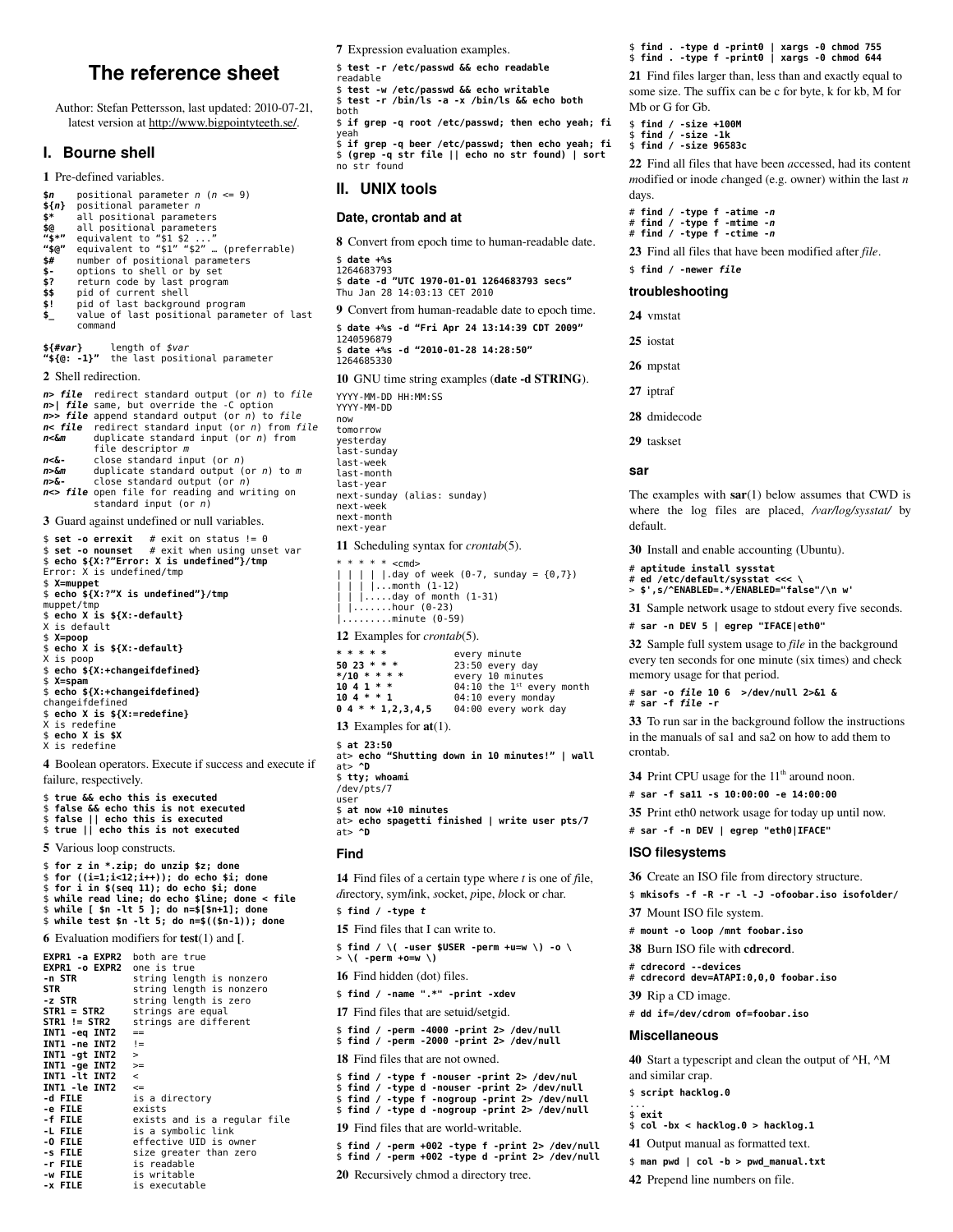\$ **nl** *file*

\$ **cat -n** *file* \$ **awk '{print NR,\$0}'** *file*

43 Make a HTML directory index with lynx.

\$ **lynx -source . > index.html**

44 Set a specific time stamp for *targetfile*.

#### \$ **touch -t** *ccyymmddhhmm targetfile*

45 Use an existing file as reference for *targetfile*'s timestamp.

#### \$ **touch -r** *referencefile targetfile*

46 Retrieving an unlinked opened file

# **tcpdump -nnw " " &** # **ls -i " "** 1918711 # **unlink " "** # **lsof +L1** # list opened files with < 1 link COMMAND PID USER FD ... NODE NAME tcpdump 2530 root 4w 1918711 /tmp/ (deleted) # **cd /proc/2530/fd** # **cat 4 > /tmp/recovered\_file**

47 Download *url* to *file* over HTTP without output.

\$ **wget -q -O** *file url* \$ **curl -s -o** *file url* \$ **lynx -source** *url* **>** *file* **(watch out for header)** \$ **links -source** *url* **>** *file* \$ **elinks -source** *url* **>** *file* \$ **w3m -dump\_source** *url* **>** *file*

**48 patch** $(1)$  and **diff** $(1)$ .

\$ **ls** one one.new two two.new \$ **diff -C 5 one one.new > patchfile** \$ **diff -C 5 two two.new >> patchfile** \$ **cmp one one.new** one one.new differ: char 32, line 2 \$ **cmp two two.new** two two.new differ: char 11, line 2 \$ **patch < patchfile** \$ **cmp one one.new** \$ **cmp two two.new** \$ **ls \*.orig** one.orig two.orig

49 Ping sweeps.

\$ **x=1; while [ \$x -lt "255" ]; do ping -c 1 \** > **10.0.0.\$x | grep "bytes from" |\** > **awk '{print \$4, " up"}'; let x++; done**

50 Remove boot loader

# **dd if=/dev/zero of=/dev/sda bs=446 count=1**

### **III. Netfilter**

51 Simple local firewall. # **iptables -P INPUT ACCEPT**

- 
- # **iptables -F** # iptables -A INPUT -m state -state \<br>> RELATED,ESTABLISHED -j ACCEPT<br># iptables -A INPUT -p tcp --dport 22 \<br>> -s 10.0.0.0/24 -j ACCEPT<br># iptables -I INPUT 2 -p tcp --dport 80 \<br>> -s 10.0.0.0/8 -j ACCEPT<br># iptables -A INP > **-j ACCEPT** # **iptables -A INPUT -p icmp --icmp ping-reply \** > **-j ACCEPT** iptables -t filter -P DROP # **iptables-save > /etc/firewall.rules** # **iptables -P ACCEPT**
- 
- # **iptables -F** # **iptables-restore < /etc/firewall.rules**

52 Redirect a port locally (10.0.0.1 is the local IP).

```
# iptables -t nat -A PREROUTING -d 10.0.0.1 \
> -p tcp --dport 80 -j REDIRECT --to-ports 8080
```
### **IV. Windows cmd.exe**

53 Loop through files in current directory and lines in a text file.

C:\> **for %G in (\*) do** *command* **%G** C:\> **for /F %G in (file.txt) do** *command* **%G** C:\> **for /L %H in (1,1,254) do \** > **ping -n 1 10.0.0.%H |\** > **find "Reply" >> hostlist.txt** C:\> **more hostlist.txt** 54 Alternate data streams.

- 
- C:\> **echo blah > example.txt**

```
C:\> type nc.exe > example.txt:nc.exe
C:\> del nc.exe
```
C:\> **start .\example.txt:nc.exe**

55 List of net commands.

**TRD** 

56 The Windows firewall via netsh.

|           | C:\> netsh firewall show confiq               |
|-----------|-----------------------------------------------|
|           | C:\> netsh firewall set opmode disable        |
|           | C:\> netsh firewall add portopening TCP 80    |
| webserver |                                               |
|           | C:\> netsh firewall delete portopening TCP 80 |
|           |                                               |

## **V. Screen**

| <b>57</b> Command line options. |  |
|---------------------------------|--|
|---------------------------------|--|

| <b>\$ screen -list</b> | \$ screen -S <i>name</i><br>\$ screen -r <i>name</i> | list running sessions<br>start a new session name<br>reattach to session name<br>\$ screen -D -R name detach and reattach to name |
|------------------------|------------------------------------------------------|-----------------------------------------------------------------------------------------------------------------------------------|
|                        |                                                      |                                                                                                                                   |
|                        | \$ screen -x name                                    | attach to screen w/o                                                                                                              |
|                        |                                                      | deattaching others                                                                                                                |
| \$ screen -e^Vv        |                                                      | use V as command character                                                                                                        |
| \$ screen -L           |                                                      | start logging in all windows                                                                                                      |
|                        |                                                      | <b>58</b> Key bindings. Assuming "a" to be the command key.                                                                       |
| ^a ?                   | show help window                                     |                                                                                                                                   |
| ^a c                   |                                                      | create new window (shell)                                                                                                         |
| ^a n                   |                                                      | switch to next window                                                                                                             |
|                        |                                                      |                                                                                                                                   |

| switch to previous window                                          |
|--------------------------------------------------------------------|
| switch to window number [0-9]                                      |
| kill current window                                                |
| rename current window                                              |
| detach from screen session                                         |
| save hardcopy of current window                                    |
| start logging output of current window                             |
| enter copy mode (scroll)                                           |
| ^a p<br>^a T0-91<br>^a k<br>^a A<br>^a d<br>^a h<br>^a H<br>^a ESC |

#### 59 Split windows.

| ^a S   | split window horizontally     |
|--------|-------------------------------|
| ^a TAB | cycle between split windows   |
| ^a X   | un-split current split window |

**^a Q** un-split all but current split window

### **VI. Editing**

#### **vim/ex**

60 Short commands.

```
"Xyy yank line into register X
         "Xp paste line from register X
% jump to corresponding paranthesis
* go to the next occurence of word
# go to the previous occurence of word<br>
dtX delete forward to character X
dtX delete forward to character X
dTX delete backward to character X
<sup>1</sup>f page down (forward)<br>b page up (back)
^b page up (back)
^e scroll view down (static cursor)
^y scroll view up (static cursor)
H move cursor to top of screen (high)
M move cursor to middle of screen
L move cursor to bottom of screen (low)
g^g count words in file
gqap format paragraph text margins
         lower case whole line
gUU upper case whole line
ggguG lower case entire file
gggUG upper case entire file
^a increment number under cursor
^x decrement number under cursor
         >> indent line
<< un-indent line
K go to man page of word under cursor
gf open file name under cursor (goto file)
61 Moving around.
mX place bookmark in register X
       `X go to bookmark in register X
`. go to position last edited
'. go to line last edited
62 Binding actions to keys/commands/abbrev.
:ab name cmds commmand mode abbreviation
```
remove command mode abbreviation **:iab** *name cmds* insert mode abbreviation **:iuna** *name* remove insert mode abbreviation **:iab xdate <c-r>=strftime("%Y-%m-%d")<cr> :iab xtime <c-r>=strftime("%H:%M:%S")<cr>**

### 63 Search and replace.

**:s/old/new/** replace first *old* on line **:s/old/new/g** replace all *old* on line **:%s/old/new/** replace first *old* in file **:%s/old/new/g** replace all old in file confirm replace all old in file 64 Delete.

# **:/***str***/+d** delete the line below *str* **:.,\$d** delete to final line (like dG) **:/foo/,/bar/d** delete from foo to bar (inclusive) **:/foo/,/bar/-d** same but leave bar **:g/[12345]/d** delete all lines matching regex **:g!/[12345]/d** delete all lines not matching regex \$ **ed** *file* **<<< \$'\$a\n***string***\n.\n w'**

65 Several substitutions in parallell.

- \$ **ex file <<EOF**
- > **%s/Nisse/Janne/g** > **%s/Kalle/Gunnar/g**
- > **%s/Fritz/Ludde/g**

```
> w
> EOF
```

|                                                        | 66 Multiple buffers.                                               |                                                                                                                                                                  |
|--------------------------------------------------------|--------------------------------------------------------------------|------------------------------------------------------------------------------------------------------------------------------------------------------------------|
| : bn<br>: bp<br>: wn<br>: WD                           | change to next buffer                                              | change to previous buffer<br>save and change to next buffer<br>save and change to previous buffer                                                                |
|                                                        | 67 Using macros.                                                   |                                                                                                                                                                  |
| qX<br>q,<br>$\mathbb{Q}X$<br>@@<br>10@X<br><b>10@@</b> | commands to be recorded<br>end recording<br>apply last macro again | start recording a macro to register X<br>apply macro in register $X$<br>apply macro in register $X$ ten times<br>apply last macro ten times                      |
|                                                        | 68 Miscellaneous commands.                                         |                                                                                                                                                                  |
| :r file<br>r!cmd<br>:\$r file<br>:0r file              |                                                                    | insert contents of file<br>insert output from cmd<br>insert file at the end<br>insert file at the beginning<br>:run syntax/2html.vim generate coloured HTML text |
| $:$ %s= $*$ \$==                                       |                                                                    | clear end-of-line whitespace<br>$\boldsymbol{\eta}$                                                                                                              |
| :%s/\s\+\$//<br>:v/./d<br>:nohl<br>:n,ms/^/#/          |                                                                    | remove blank lines<br>remove text highlights<br>comment lines $n$ to $m$                                                                                         |
| : '<, '>s/^/#/<br>80istr <esc></esc>                   |                                                                    | comment marked lines<br>repeat string 80 times                                                                                                                   |

69 Managing multiple splitted windows.

| ^w s<br>split <i>file</i> :<br>^w v                     | split current window horizontally<br>open file in new horizontal window<br>split current window vertically                                        |
|---------------------------------------------------------|---------------------------------------------------------------------------------------------------------------------------------------------------|
|                                                         | vsplit file open file in new vertical window:                                                                                                     |
| ^w w<br>^w {hikl}                                       | cycle through windows<br>move to left/down/up/right window<br>:map <c-h> <c-w>h<br/>:map <c-l> <c-l>l</c-l></c-l></c-w></c-h>                     |
| $\sim_{\mathsf{w}}$<br>edit file:<br>:ls<br>: q<br>^w q | maximize current split window<br>start editing file in current window<br>list open (hidden) files<br>close current window<br>close current window |
| :only<br>: ga                                           | close all other windows<br>exit vim (with multiple windows)                                                                                       |
| 70 Settings.                                            |                                                                                                                                                   |
| :syntax<br>set tw=n:<br>set number:                     | turn on syntax highlighting<br>text width<br>show line numbers<br>set syntax=X force syntax to X:<br>da aal aasala ah ama 2014                    |

| set noswapfile do not create a .swp file                  |
|-----------------------------------------------------------|
| $:$ <b>set nobackup</b> do not create $\sim$ backup files |
| :set scrolloff=3 keep 3 lines visible top/bottom          |

#### **ed**

The examples below uses the \$'string' expansion and here-string of Bash. All three constructs below are equivalent.

```
$ ed file <<< $'/pattern/d\n w'
$ echo -e "/pattern/d\n w" | ed file
$ printf "/pattern/d\n w" | ed file
```
71 Delete first line matching "pattern" in *file*.

- \$ **ed** *file* **<<< \$'/***pattern***/d\n w'**
- 72 Delete all lines matching "pattern" in *file*.
- \$ **ed** *file* **<<< \$'g/***pattern***/d\n w'**
- 73 Replace "foo" with "bar" on all lines of *file*.

\$ **ed** *file* **<<< \$',s/***foo***/***bar***/g\n w'**

74 Set var to true in *config*.

\$ **ed** *config* **<<< \$',s/^var=.\*/var=true/\n w'**

75 Replace "apples" with "pears" on all lines of *file* matching "fruit".

- \$ **ed** *file* **<<< \$'g/***fruit***/s/***apples***/***pears***/g\n w'**
- 76 Move/copy lines 24 to follow line 6 of *file*.

\$ **ed** *file* **<<< \$'2,4m6\n w'** \$ **ed** *file* **<<< \$'2,4t6\n w'**

- 77 Move/copy lines 2-4 to the end of *file*.
- \$ **ed** *file* **<<< \$'2,4m\$\n w'** \$ **ed** *file* **<<< \$'2,4t\$\n w'**

- 78 Append "string" to end of *file*.
-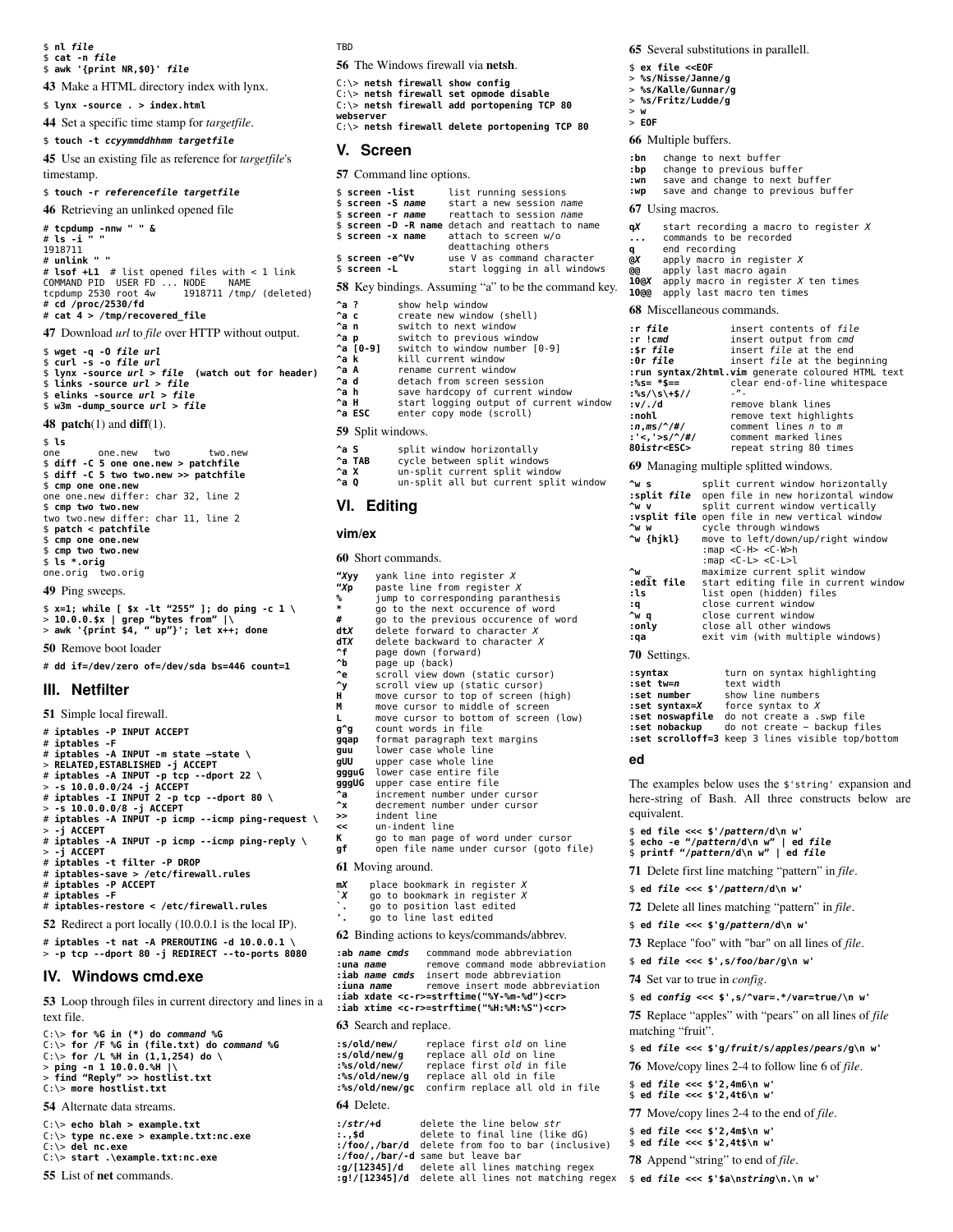79 Prepend "string" to beginning of *file*. \$ **ed** *file* **<<< \$'1i\n***string***\n.\n w'** 80 Append *file2* to end of *file1*. \$ **ed** *file1* **<<< \$'\$r** *file2***\n w'** 81 Prepend *file2* to beginning of *file1*. \$ **ed** *file1* **<<< \$'0r** *file2***\n w'**

#### **sed**

82 Cut section from file (inclusive). \$ **sed '/-BEGIN-/,/-END-/p' < file** 83 awd

#### **awk**

84 Print the number of fields in each line and the line.

\$ **awk '{print NF ":" \$0}'** *file*

85 Print last field of each line.

\$ **awk '{print \$NF}'** *file*

86 Remove the last *n* fields (if there are more than *n* fields). E.g. remove trailing octets from IP address or extensions from file name.

\$ **awk -F. '{NF=NF-***n***; OFS="."; print}'** *file* \$ **awk -F. '{if (NF>***n***) NF=NF-***n***; OFS="."; print}'**

87 Print every line with more than four fields.

\$ **awk 'NF > 4'** *file*

88 Print every line with more than 8 characters. Good for password dictionaries for example.

\$ **awk 'length > 8'** *file*

89 Switch first two fields of every line.

\$ **awk '{temp = \$1; \$1 = \$2; \$2 = temp}'** *file*

90 Print all but second column.

\$ **awk '{ \$2 = ""; print }'** *file*

# **VII. Binary analysis tools**

### **Shellcode**

91 Disassemble raw shellcode.

\$ **ndisasm -u shellcode.egg** \$ **objdump -m i386 -b binary -D shellcode.egg**

92 Create C hexadecimal escape sequence.

\$ **od -An -tx1 shellcode.egg |\** > **sed -e 's/ /\\x/g' -e 's/.\*/"&"/'**

## **Analyzing ELF binaries**

93 View ELF file header.

\$ **readelf -h** *file*

94 View ELF program header.

\$ **readelf -l** *file*

95 View ELF section header.

\$ **readelf -S** *file* \$ **objdump -h** *file*

96 Disassemble a specific ELF section.

\$ **objdump -d -j .text** *file*

97 Hexdump a specific ELF section.

\$ **readelf -x .rodata** *file* \$ **objdump -s -j .rodata** *file*

# **HT Editor**

98 General keybindings.

| return          | follow link (if applicable) |
|-----------------|-----------------------------|
| backspace       | go back                     |
| space/F6        | choose view mode            |
| alt+[1-9]       | select window               |
| alt+0           | select window list          |
| ^left/^right    | scroll left/right           |
| cursor keys     | move around                 |
| pqup/pqdn       | next/previous page          |
| alt+S           | toggle select               |
| ^ins/alt+c      | CODV                        |
| shift+ins/alt+v | insert                      |
| ^del/alt+d      | delete                      |
| shift+del/alt+x | cut                         |
|                 |                             |

99 Window key bindings.

**alt+F3**/**^w** close window

| $^{\circ}$ F5        | toggle resize/move mode<br>(in resize/move mode only)                                  |
|----------------------|----------------------------------------------------------------------------------------|
| space<br>cursor keys | toggle resize/move mode<br>resize/move window<br>esc/return/^F5 leave resize/move mode |

100 Analyser key bindings.

- **c** continue code analysis at cursor<br>**f** follow dword ptr at address
- **f** follow dword ptr at address **n** name current address (empty string to delete)
- **x** show xrefs (search for xrefs)<br> **#** edit comments
- **#** edit comments
- **s** define a string
- **i** define an integer (32bit) **h** define a halfword (16bit)
- **b** define a byte (8bit)
- **^a** call assembler
- **^f** goto start of current function (indicated in the 2nd line) **^l** goto previous label **^t** show recursive function references
- 

# **GDB**

101 Basic commands.

102 Poor man's hex calculator.

\$ **gdb -q --batch -ex "p 0xbb -0xaa"**

- 103 Follow forks made by debugged process.
- (gdb) **set follow-fork-mode child** (gdb) **run**

104 Attach to running process.

\$ **gdb -q --pid=13091**

105 Compile with debugging information.

\$ **gcc -g file.c** \$ **gdb -q --symbols=./a.out**

106 Enable core dumps and debug a dump. # **ulimit -c unlimited**

# **gdb -q -c core**

### **xxd**

107 blah

# **Miscellaneous**

108 Hexdump in 4-byte lines.

```
$ cat > fmtstr << EOF
"%08.8_ax " 4/1 "%02x " 
"\t" "%_p" 
"\n"
EOF
$ hexdump -v -f fmtstr binary
00000000 7f 45 4c 46 .ELF 
00000004 01 01 01 00 .... 
00000008 00 00 00 00 ...
[...]
```
## **VIII. OpenSSH**

109 Show public key fingerprint and bubblebabble.

\$ **ssh-keygen -l -f /etc/ssh/ssh\_host\_rsa\_key.pub** # **ssh-keygen -B -f /root/.ssh/id\_rsa**

110 Connect without allocating a TTY so that  $w(1)$  and last(1) won't log the connection.

\$ **ssh -T -o UserKnownHostsFile=/dev/null** *remote*

### **Port forwarding**

111 Issued at local, connections to port 1001 on local will go over SSH tunnel and connect from remote to localhost:25 (itself). Good way to reach a port behind a firewall that the remote host can reach when only SSH is allowed through. In this case, reach remote's local mailserver from local.

#### local\$ **ssh -L 1001:localhost:25** *remote*

112 Issued at local, connections to 1032 on remote will go over SSH tunnel to localhost:23 (telnet deamon on local). Good way to open up a tunnel to a service inside the firewall (at local) that cannot be reached from remote. Perfect way to prepare for a day working at home while still being able to reach a service inside the corporate network.

local\$ **ssh -R 1032:localhost:23** *remote* 113 Reverse SSH shell.

remote\$ **ssh -NR 3333:localhost:22** *user@local*

#### local\$ **ssh** *user***@localhost -p 3333**

114 You own a computer on the LAN inside the firewall and have a SSH client. You need access to the firewall's web interface with Firefox. Now you can connect to 8443 on hacker and it will go through the SSH tunnel and owned will connect to the router's (192.168.111.1) web server on port 443.

owned\$ **ssh -R 8443:192.168.111.1:443** *hacker*

## **IX. OpenSSL tools**

115 Retrieve a certificate from an SSL service in PEM format (DER+base64 encoding with header and footer lines.

#### \$ **echo |\**

> **openssl s\_client -connect** *host***:***port* **2>&1 |\** > **sed '/-BEGIN CERTIFICATE-/,/-END CERTIFICATE-/p**

```
116 Message digest algorithms.
```

```
$ openssl dgst -md5 file1 file2
MD5(file1)= 82c77e1d0ceb6f08d5bb88bc5ab7884d
MD5(file2)= 65d4daeb6dd872b2821182bb306b20a9
$ echo -n string | openssl dgst -sha1
ecb252044b5ea0f679ee78ec1a12904739e2904d
117 Password hash generation.
$ openssl passwd -crypt passwd1 passwd2
4jyq0gu4DIcnQ
```
aFc.gGdSVBtpo \$ **openssl passwd -1 -stdin muff** \$1\$/eepN1BD\$gkZqyWGnC0roLrr/VzFBN. **muff** \$1\$OBY2rPbG\$WAUhF0X4Rlx8F/PI9lk6h1 \$ **openssl passwd -1 -salt OBY2rPbG muff** \$1\$OBY2rPbG\$WAUhF0X4Rlx8F/PI9lk6h1 \$ **cat > cleartext << EOF** > **adam** > **bertil** > **caesar** > **david** > **EOF** \$ **openssl passwd -table -apr1 -in cleartext** adam \$apr1\$aB4gCgW.\$4fj/v4OEclNeoGpIlBRHk0 bertil \$apr1\$u1qLmaiU\$2OIN2vHJtdToM75ftXh3A. caesar \$apr1\$s2AXjlP3\$kTBkI/BJN3WbElMKW035E0 david \$apr1\$Rt.elnCQ\$CeppHIhvsFRW0C7RNe7WT1

118 File encryption. The -a option is for automatic

base64 encoding of the contents and could be skipped.

```
$ echo this is cleartext > file.txt
$ openssl enc -aes-128-ecb -in file.txt -a \
  > -pass pass:qwerty -out file.enc
$ cat file.enc
U2FsdGVkX19Kobq+Tb6FJeRpaoOVfgk6Jqau7xrGUZzx0RNyHm
```
m5Vgtk51JQ7N9B \$ **openssl enc -aes-128-ecb -d -in file.enc -a \** > **-pass stdin**

**qwerty** this is cleartext

**TRD** 

**X. nmap**

121 Timing options.

119 Connect to an SSL-enabled service.

\$ **openssl s\_client -connect** *host:port* 120 Creating a self-signed certificate.

**T0** serialized, 5 min between probes **T1** serialized, 15 secs between probes **T2** serialized, 0.4 secs between probes **T3** parallelization, nmap default **T4** rtt 500-1250 ms, max 6 retries

80,25,22,443,21,113,23,53,554,3389 123 Top 10 open TCP ports.

80,23,22,443,3389,445,139,21,135,25

137,161,1434,123,138,445,135,67,139,53

**T5** rtt 50-250-300 ms, max 2 retries, 15 m/host 122 Top 10 responsive (open or closed) TCP ports.

124 Top 10 open UDP ports (might wanna add 69/udp).

125 This is only used for host discovery. Together with a high-numbered UDP port and a few ICMP packets (echo -PE, timestamp -PP or netmask -PM) we can optimize the host discovery scans of nmap(1). # **nmap -n -d -vv -T4 -sP -PS80,25,22,443,21,113 \** > **-PA80,23,53 -PU53,52819 -PE -PP --source-port 53**